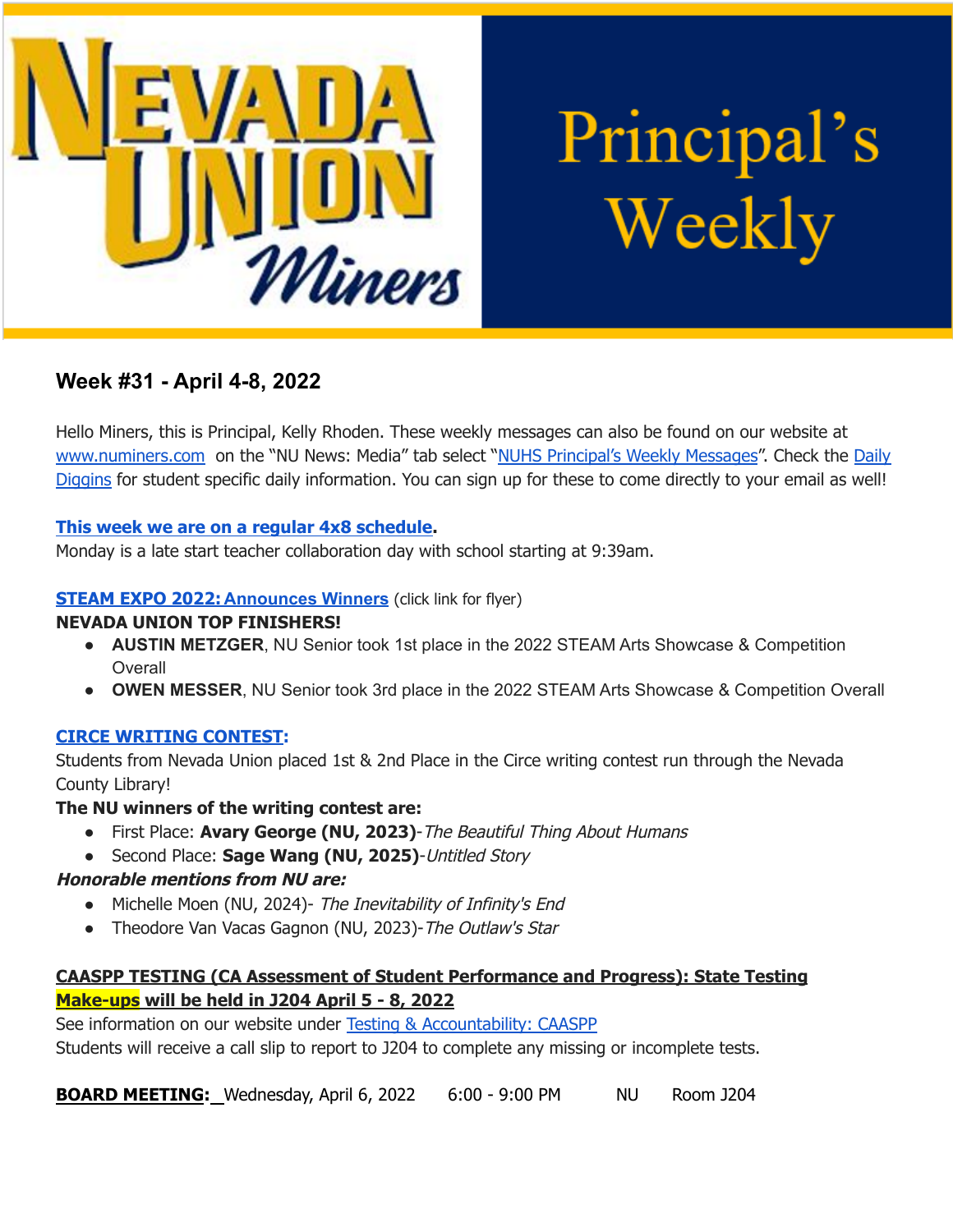#### **QUARTER 3 GRADES:**

Grades will be issued by Friday, April 8th for 3rd quarter grades. Please review grades with your student as we move into the final stretch of the school year and final grades for the semester. These grades will be used for Athletic eligibility. (see Athletics).

#### **ATHLETICS:** NUHS Athletics [Schedules](https://nevadaunion.njuhsd.com/Athletics/Sports-Calendar--Schedules/index.html)

#### **Attention Spring Athletes! (and their Parents/Guardians)**

**Academic Eligibility is coming up with the end of the 3rd quarter on Friday April 1.** Grades are to be finalized by teachers no later than Wednesday April 6th. Eligibility reports will be run on Friday April 8th by the Athletics Department.

Any student-athlete that has not earned the minimum 2.0 GPA for the quarter or has more than 1 F will be asked to leave their respective teams to focus on their academics. Take action now to make sure you are meeting your academic responsibilities.

**YEARBOOKS:** Reserve your discounted copy now before it sells out! Visit [YearbookOrderCenter.com](https://www.yearbookordercenter.com/jobSearch/displayHome) to get ready for friends' signatures and forever memories of this school year. Upload your usable images t[o](https://www.yearbookordercenter.com/?event=general.displayLanding&jobnumber=14084) [YearbookOrderCenter.com](https://www.yearbookordercenter.com/?event=general.displayLanding&jobnumber=14084) and include info, and you will join the list of people who will be getting an exclusive treat at yearbook distribution. You don't have to buy a book to have your photos IN the book…though we know you want one. Send us your pix ASAP and get on the list!

#### **SIERRA COLLEGE CLASS ENROLLMENT:**

Dear Seniors,

Sierra Class enrollment is quickly approaching! Registration for classes will open in April, but unless you have completed all the steps: Finish the SC Application, Complete the CAP (career assessment) and meet with a Transition counselor to choose classes (Cindy Henry Grimm), you will have a HOLD and not be able to register for classes. Please complete this brief survey regarding your plans after graduation. If you provide your contact information in the survey, a Sierra College rep will reach out to you with information about how to apply to Sierra College. *Only take this survey if you have NOT yet applied to Sierra College.*

**<https://forms.office.com/r/VTcwadcbf1>**

**COVID UPDATES:** Masking and [returning](https://www.njuhsd.com/documents/Masking-Update-3.12.22.pdf) to school after COVID. [\(Spanish](https://www.njuhsd.com/documents/Covid/Actualizacion-de-las-reglas-del-uso-de-cubrebocas-3.12.22.pdf))

Testing in the Wrestling Gym is now 7:30am - 8:30am on Monday and Thursdays. Please see the District [website](http://njuhsd.com) for COVID related information.

#### **REMINDERS:**

**FOOD DELIVERIES TO CAMPUS: NO DOOR DASH IS ALLOWED or ANY OTHER FOOD DELIVERY SERVICE TO CAMPUS** other than by a parent / guardian. We are having an abundance of students (and possibly parents) ordering food to be delivered to campus. Nevada Union is a closed campus and for security and safety reasons. No outside food delivery is allowed. Please have a discussion with your student to make

them aware of this. We will confiscate the delivery.

If you do deliver lunch to your student you will need to make contact with them to pick it up in the front office during the lunch period. All deliveries will be discarded at the end of the school day.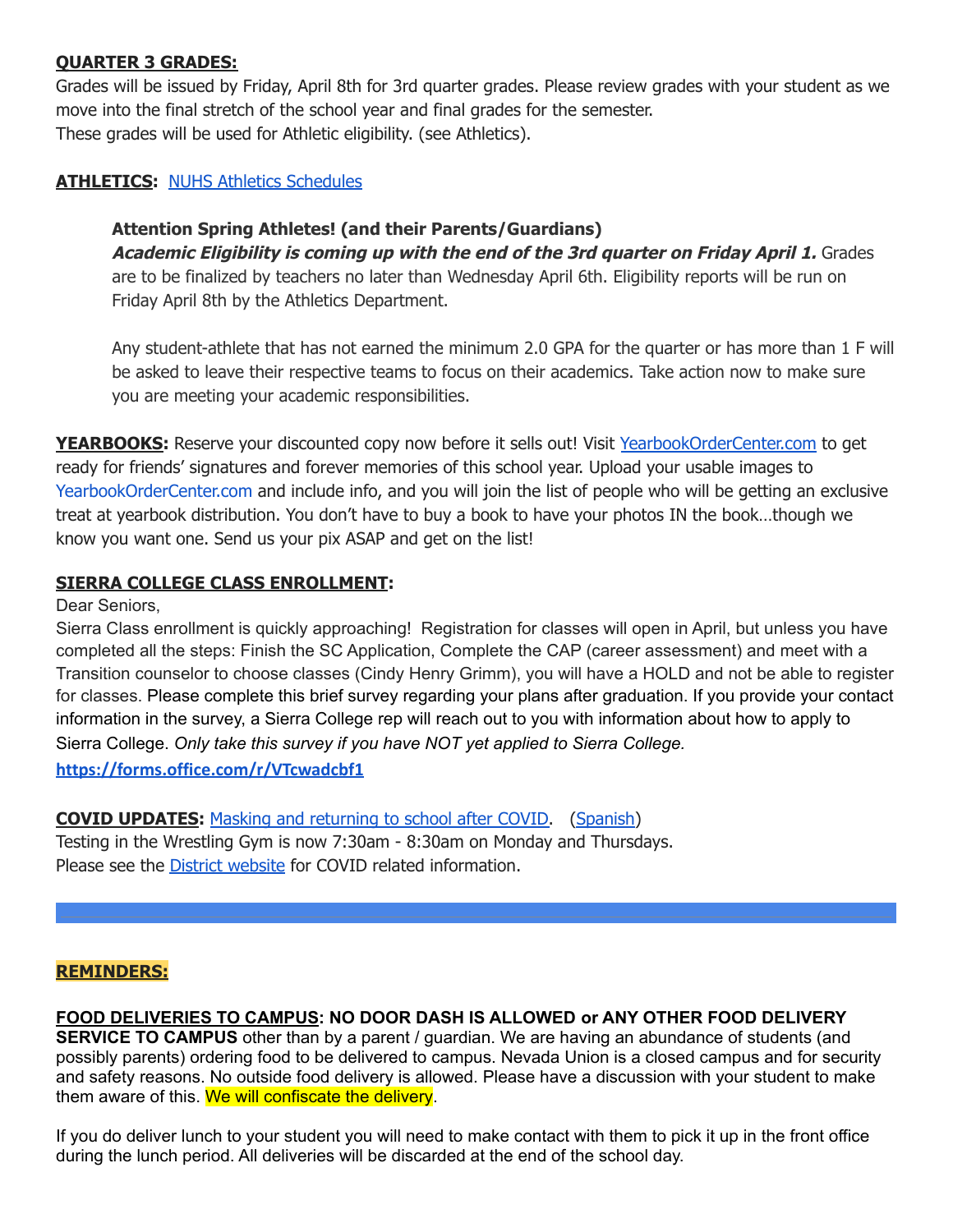**CLOSED CAMPUS:** This is a reminder to everyone that NU is a closed campus. That means that students are not allowed to leave campus during school hours which includes trips to your vehicle during school hours. Please be responsible and grab everything you need for the day when you exit your car in the morning.

**BREAKFAST & LUNCH** are available FREE of charge in the cafeteria daily. Breakfast 8:00 - 8:20 AM. Please remember to throw away your trash to keep our campus looking nice.

#### **Avoid a Ticket:**

#### **PARKING LOTS OFF LIMITS DURING SCHOOL HOURS:**

Campus Supervisors will be monitoring parking lots and turning students around that do not have an open period or a note to leave school during the School Day:

- Parking lots are off limits
- The Church parking lots are off limits
- The trails to Sierra College and Briar Patch are off limits

Please stay on campus from Bell to Bell and out of the parking lots to avoid disciplinary action. If there are repeat violations, parking privileges will be revoked.

**PARKING IN WRESTLING PARKING LOT FOR SPRING ATHLETES ONLY:** In the Spring many of our Sophomores begin receiving their drivers license. This at times creates parking issues due to limited parking with the new drivers on campus. To help we will allow any **Spring Athletes the ability to park in the lower parking lot behind the Wrestling Gym and in front of the Tennis Courts. Please see <sup>a</sup> campus supervisor for <sup>a</sup> parking pass if this option works for you.**

- Baseball, Softball, Track & Field, Swimming/Diving, Boys Volleyball, Golf, or Tennis Athletes
- Must follow all school rules regarding parking and driving on campus
- We allow Spring Athletes only because they tend to park their cars and stay through the evening.

**DISCRIMINATION & HARRASSMENT:** We have seen an on-going issue and increase in hate speech, racial comments, harrassement, and just plain disrespect from some students on campus toward their peers and staff. We want to remind everyone that these acts are not acceptable on our campus or anywhere. There are consequences for your actions but more importantly this is not the social culture we want for any of our students, staff, or community. Please be kind and respectful to all those around you. Attached is a copy of our Discrimination & Harrassment [Consequences](https://nevadaunion.njuhsd.com/documents/Nevada%20Union%20HS/Information/School%20Policies/Consequence-Policy.pdf) that can be viewed on our website.

#### **FUTURE DATES & OPPORTUNITIES:**

#### **SPRING BREAK NO SCHOOL: April 11 - 15, 2022**

There are a lot of events starting to happen this Spring and Summer that are posted in the display cases in the hallway outside of Student Services. Students should check the bulletin board frequently. We will soon also have a monitor in Student Services that displays upcoming events.

**GRASS VALLEY CHARTER IS RECRUITING FOR MENDOCINO OUTDOOR SCIENCE SCHOOL PROGRAM CABIN LEADERS: APPLICATIONS ARE DUE TODAY, APRIL 1, 2022 May 31 - June 3, 2022 Flyer and [Information](https://drive.google.com/file/d/1Myk3e4oi7FKtGT6e0DeP2Gl7uaF5mpi5/view?usp=sharing) Cabin Leader [Application](https://drive.google.com/file/d/1XBR_iNiixO7R7puvXCJkDse-gdj0OaLa/view?usp=sharing)**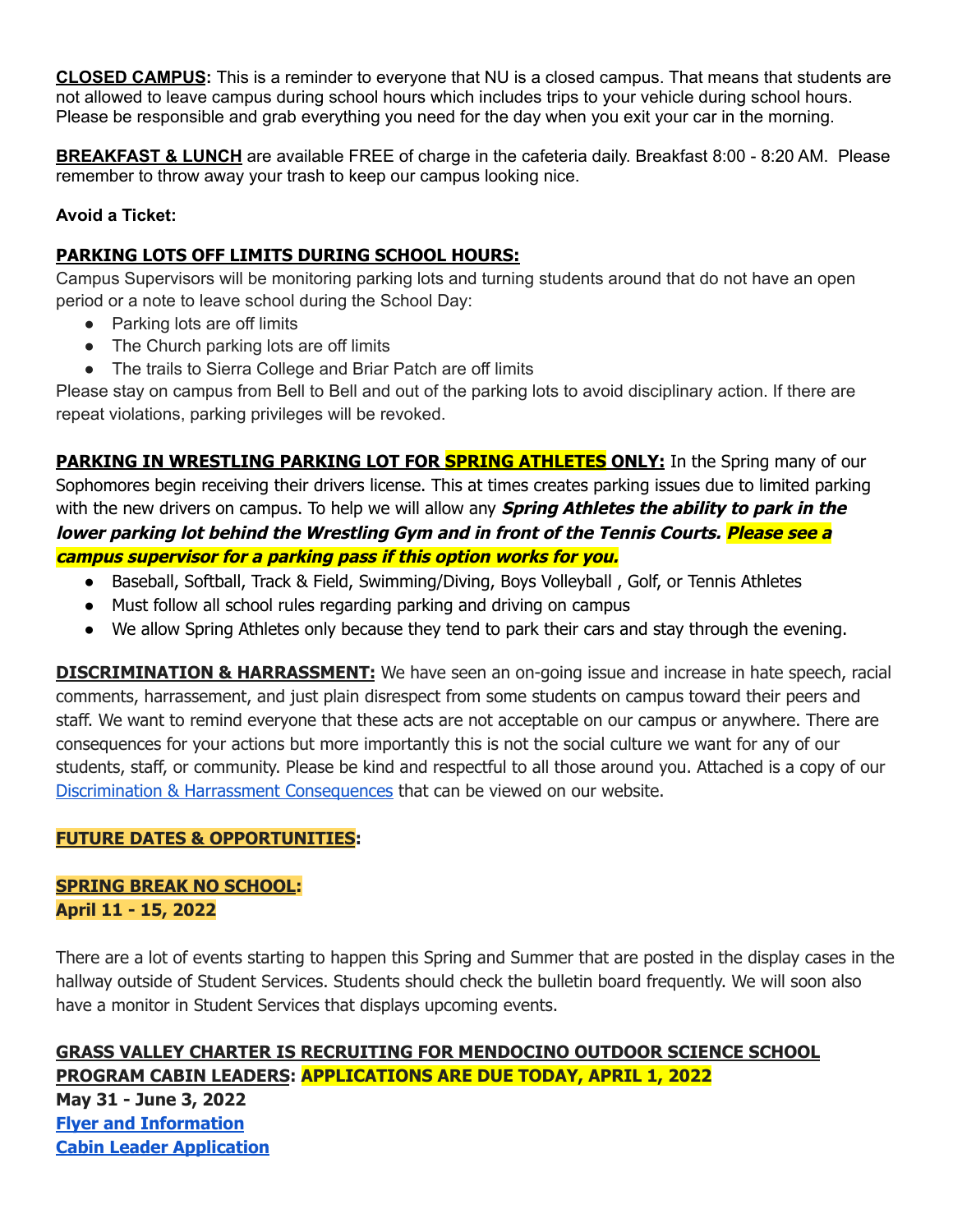#### **LET'S TALK ABOUT RACE: AFFIRMING AND [NURTURING](https://drive.google.com/file/d/1cZlts_snsyexOpTsM1mZSYVzpxYjwljm/view?usp=sharing) RACIAL IDENTITY IN CHILDREN:**

**Host: Stanford Sierra Youth & Families / Nevada County Superintendent of Schools Date: Friday, April 8, 2022 Time: 12:30-2:30pm Where:** Via Zoom (see flyer link for login information)

#### **BEAR YUBA LAND [TRUST](https://drive.google.com/file/d/1nls3SFoSVH3dV6AHEqbRTx7WuVuO5fxu/view?usp=sharing) EVENT** (click link for flyer)

**Date: April 9, 2022 Time: 9:30am-1:30pm**

- Scavenger Hunt
- Outdoor Activities
- Nature Journal
- Raffle

## **RAISE THEM UP! Hosted by Foster Youth Services & Child Welfare [Services](https://drive.google.com/file/d/1N03aeIDE-_EbWrJkq6BEOPTcszXq2-yf/view?usp=sharing)**

**Who:** This event is for current and former foster parents, Kincare families (those raising relatives), Adoptive families, current and former foster youth, and anyone interested in becoming a foster parent. This is a community collaborative event and a great way for families to learn about resources available to them and for those interested in becoming a foster parent to see the system of support we offer our families as well as connect with all the different local foster family agencies.

#### **Date: Saturday, May 14, 2022**

**Time: 10am-2pm Where:** Twin Cities Church, 11726 Rough & Ready Hwy, Grass Valley

## **NEVADA COUNTY INDIAN [EDUCATION](https://drive.google.com/file/d/1i7tBmQVOXoDpAXK7Gcy9jS_RO_AZuGf2/view?usp=sharing) FAMILY NIGHTS!**

**When: May 19, 2022 Time: 6:00-7:30pm Where:** Burton Preserve Foxwalkers **What:** Enjoy storytelling, drumming, dancing, movies, crafts and pot luck meals.

#### **"EXPLORING CAREERS IN [HEALTH-SUMMER](https://drive.google.com/file/d/1xQnMOsfcrXUo2EUxly7iyWtWn160lTrU/view?usp=sharing) INSTITUTE**"

**Who**: For Nevada County students enrolling in Grades 9 - 12 for the 2022-2023 school year.

#### **When**: **June 14 - 17, 2022**

**What**: Explore various health career opportunities in the clinical and community health setting. Envision your future as a health care provider and learn the prescription for a health care pathway and academic requirements needed to succeed. 25 applicants will be chosen to attend at no cost.

| CPR & First Aid<br>Certification               | Field trip to Sierra<br>College Nursing Lab      | Direct exposure to<br>Health care<br>professionals from<br>outside the clinical<br>setting such as<br>dentistry, optometry,<br>physical therapy | Explore a wide range of<br>diagnostic, technical,<br>informatics, and other<br>therapeutic patient<br>care and support<br>services professions |
|------------------------------------------------|--------------------------------------------------|-------------------------------------------------------------------------------------------------------------------------------------------------|------------------------------------------------------------------------------------------------------------------------------------------------|
| Hands on Activities<br>and learning new skills | Having lunch & Q & A's<br>with physicians/nurses | Career information and<br>resources, academic<br>requirements and<br>scholarship<br>opportunities                                               | Trauma Simulation &<br><b>Emergency Services</b>                                                                                               |

Students will receive many experiences such as

**For more**